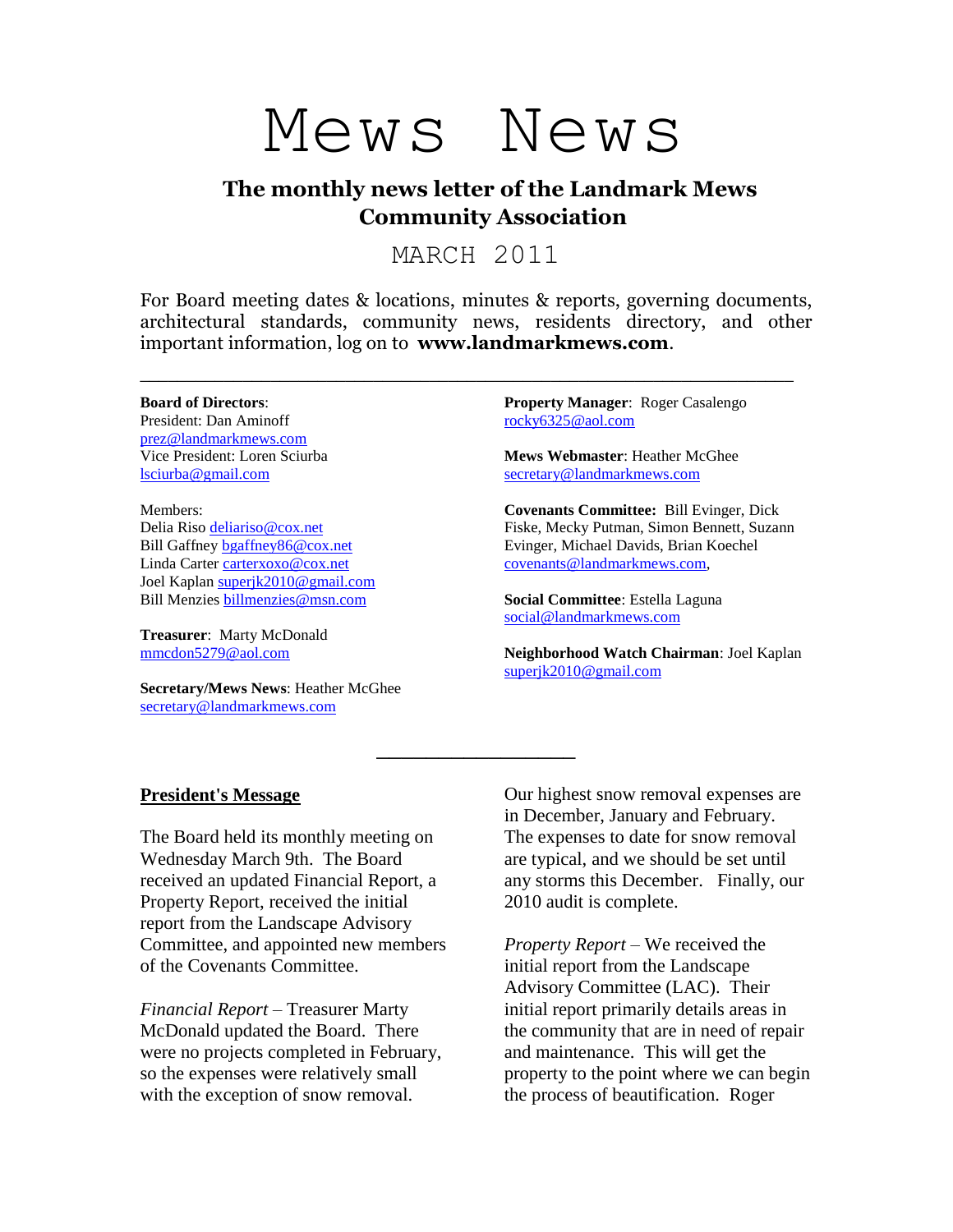Casalengo, the property manager and I will be going through the report to see what items we can accomplish right away and what items may require us to present to the Board as a project for approval. The focus of the LAC's next report will focus on beautification. In addition, we have had our contractor, Valley Crest, out to the property for a few days to take care of unfinished business from the fall as required per our contract.

*Covenants Committee –* The Board appointed three (3) new members to the Covenants Committee: Suzann, Brian Koechel and Michael Davids. Please join me in congratulating these residents for volunteering their time on this extremely important committee.

That is it for this month. The next meeting will take place on Wednesday April 13th at **7:30 PM** at the home of Loren Sciurba, 6309 Manchester Way. Please note that the April meeting will start at 7:30 PM, as the Board will hold an Executive Session from 7:00 PM to 7:30 PM.

Thank You! *Dan Aminoff, President* Contact me: [prez@landmarkmews.com](mailto:prez@landmarkmews.com)

#### **Reminder—Parking Policy**

Please remember that the Landmark Mews Parking Policy has provisions for both residents as well as guests. If you are in need of the proper parking decals please contact Heather McGhee @ [secretary@landmarkmews.com.](mailto:secretary@landmarkmews.com) Here are a few reminders:

\*Resident vehicles must display a Landmark Mews decal

\*Residents may not park in Visitors parking between 10:00 AM and 8:00 PM

\*Guests need to leave a note in their car as to whom they are visiting

#### **Crime report**

On February 25th a laptop computer and GPS unit was stolen from a vehicle parked near the corner of Stultz Road and Landmark Mews Drive. Also, a broken vehicle glass window near the curb on Stevenson was identified. This is a reminder to all residents to not leave valuables in their vehicles where they can be seen, whether inside the walls of the community or outside.

#### **Please Slow it Down!**

Please slow down while driving in the community and please obey the Stop signs. We have both children and the elderly living in the community, and it is simply not safe to drive fast on our narrow streets.

#### **Pet Waste**

We have a pet waste issue in the community and it is an ongoing problem. Unfortunately, we also have a few Mews residents who are not diligent about picking up after their pets. The responsibility of owning a pet continues past your own walls. It is simply inconsiderate and rude to leave pet waste out in our public areas or worse, on someone's private property. Finally, it is not okay to simply let a pet out through your yard fence to take care of business and leave the waste. Thank you for your ongoing assistance with this issue.

#### **Trash and Recycling**

Please remember to secure your trash bags and recyclables. Trash is best